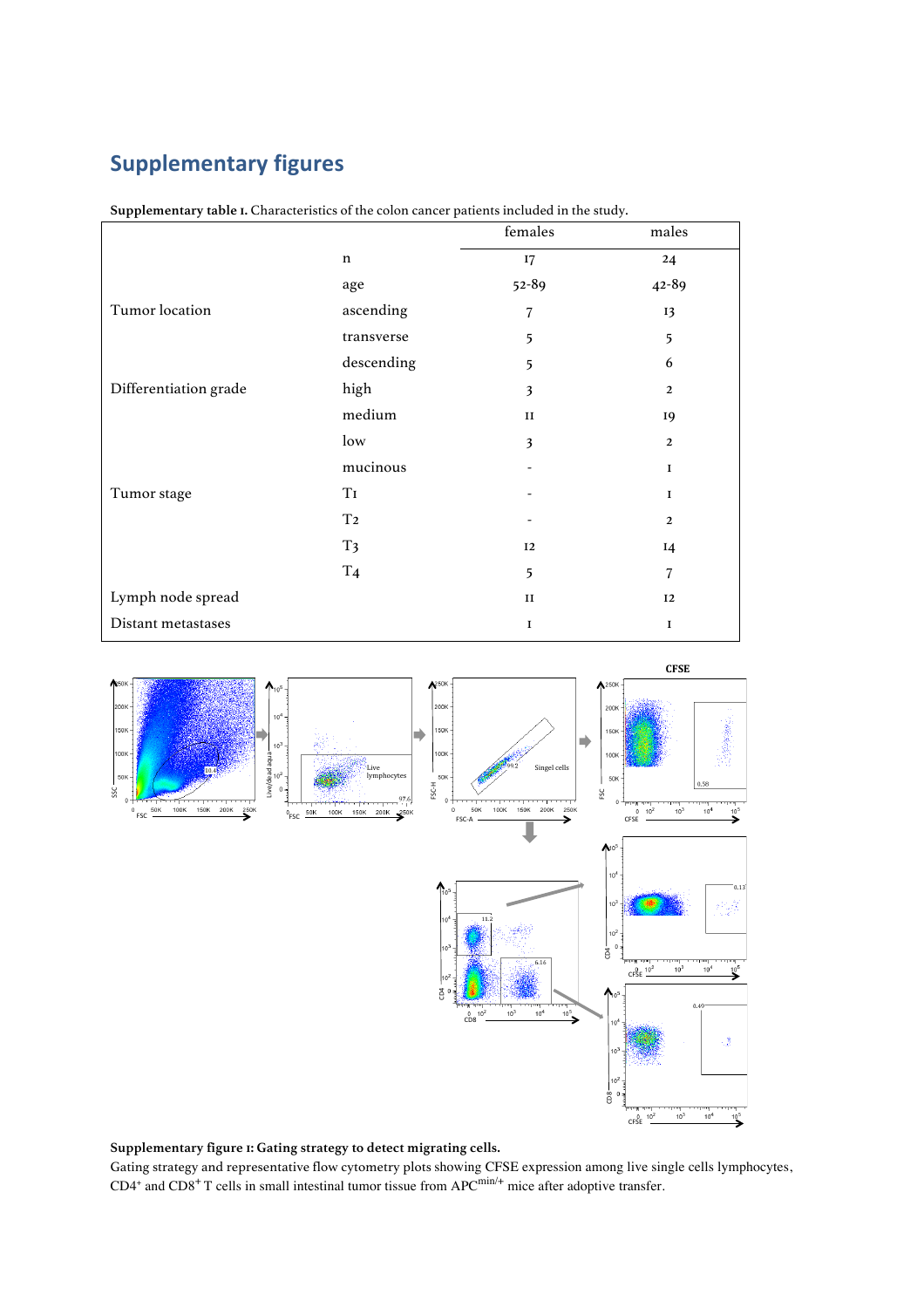

**Supplementary figure 2: Unchanged tumor load after short-term Treg depletion.**  DT treated 18-week old APC $^{min/+}$ /DEREG mice and control APC $^{min/+}$  mice were sacrificed and small intestinal tumor tissue was collected and weighted. Symbols represent individual mice and lines represent median (n=10-21).



**Supplementary figure 3: CXL10 expression in intestinal tumors.** 

Representative flow cytometry plots showing CXCL10 expression among macrophages (MHCII+CD64+), dendritic cells (MHCII<sup>+</sup>CD11b<sup>+</sup>), blood vessel endothelial cells (CD31<sup>+</sup>Podoplanin) and lymphatic endothelial cells (CD31<sup>+</sup>Podoplanin<sup>+</sup>) in small intestinal tumor tissue from DT-treated  $APC^{min/+}/DEREG$  mice.